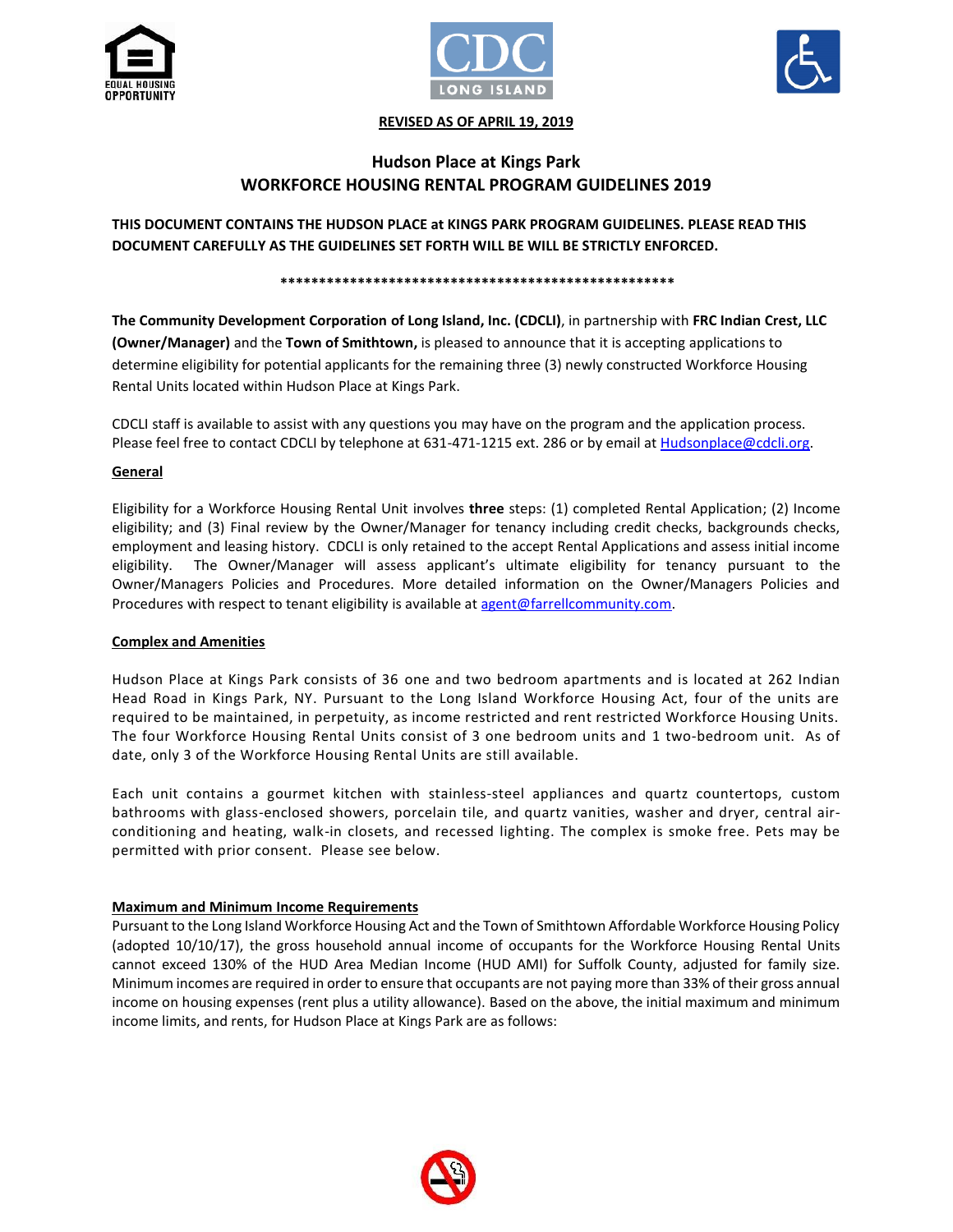| <b>UNIT SIZE</b> | <b>FAMILY</b><br><b>SIZE</b> | <b>MONTHLY GROSS</b><br><b>RENT</b>             | <b>MONTHLY NET</b><br><b>RENT PAYABLE</b>               | <b>TOTAL GROSS ANNUAL INCOME RANGE</b><br>@ 130% HUD AMI |           |
|------------------|------------------------------|-------------------------------------------------|---------------------------------------------------------|----------------------------------------------------------|-----------|
|                  |                              | (Before<br>adjustment for<br>utility allowance) | <b>BY TENANT</b><br>(after<br>adjustment for<br>utility | * Minimum                                                | Maximum   |
|                  |                              |                                                 | allowance)                                              |                                                          |           |
| 1 Bedroom        |                              | \$2,300                                         | \$2,187                                                 | \$83,636                                                 | \$106,200 |
|                  | $\overline{2}$               | \$2,300                                         | \$2,187                                                 | \$83,636                                                 | \$121,350 |
|                  |                              |                                                 |                                                         |                                                          |           |
| 2 Bedrooms       | 2                            | \$2,950                                         | \$2,816                                                 | \$107,272                                                | \$121,350 |
|                  | 3                            | \$2,950                                         | \$2,816                                                 | \$107,272                                                | \$136,550 |
|                  | 4                            | \$2,950                                         | \$2,816                                                 | \$107,272                                                | \$151,700 |

\* approved rental assistance subsidy will be counted toward minimum income

#### **Rent Limits**

The monthly rent for the Workforce Housing Rental Units is as follows for initial lease-up:

One bedroom: Gross Rent of \$2300 per month, less a utility allowance of \$113 per month, for a Net Rent payable by the occupant of \$2187.

Two bedroom: Gross Rent of \$2950, less a utility allowance of \$134 per month, for a Net Rent payable by the occupant of \$2816.

Rents and utility may change annually.

### **Affordability Period**

Pursuant to the Town of Smithtown Affordable Workforce Housing Policy (adopted October 10, 2017), the Workforce Housing Rental Units will remain income restricted and rent restricted in perpetuity.

### **Utilities**

Tenants are required to pay utilities as follows: Heat – Natural Gas Cooking – Natural Gas Hot water – Natural Gas Electric Cable Internet Telephone

#### **Security Deposit**

A security deposit equal to one month's rent is required

#### **Annual Income Recertification**.

Tenants will be recertified annually in accordance with the income and rent guidelines established above based on the HUD Area Median Income in effect for each year. Leases will contain addendums that outline the requirements for continued eligibility and requirements to recertify annually.

#### **Credit and Background Check Fee**

There will be a non-refundable fee due of \$75 per person 18 years of age and above. This fee will partially cover the cost of a credit and background check (as described below).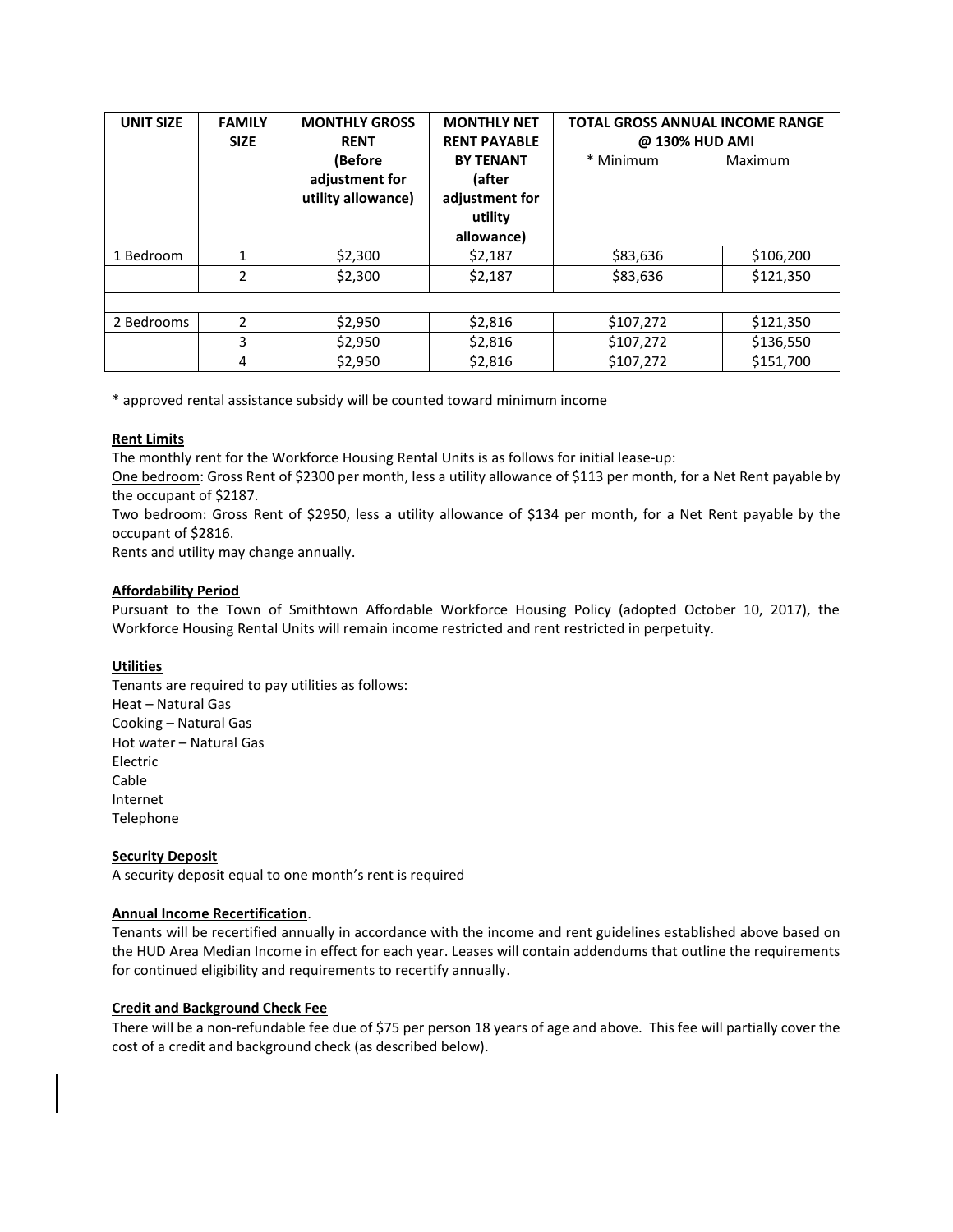#### **INITIAL TENANT SELECTION PROCEDURES**

#### **General process**

Eligibility for a unit involves **three** steps: (1) Submission of a completed Rental Application; (2) Income eligibility determination; and (3) Final review by the Owner/Manager for tenancy including credit checks, backgrounds checks, employment and leasing history.

#### **STEP ONE – SUBMISSION OF RENTAL APPLICATION**

Rental Applications may be completed on-line on CDCLI's website at [www.cdcli.org](http://www.cdcli.org/) or by delivering a hard copy to CDCLI either in-person or by mail to CDCLI's offices located at 2100 Middle Country Road, Centereach, NY 11720. You may obtain a copy of the Rental Application from CDCLI's website at cdcli.org, from CDCLI's offices at 2100 Middle Country Road, Centereach, NY 11720, or by emailing CDCLI at [Hudsonplace@cdcli.org.](mailto:Hudsonplace@cdcli.org)

Rental Applications submitted on-line will be automatically dated and time stamped for submission and included in a database. Rental Applications submitted by hand or mailed will be manually dated and time stamped when delivered and included in the same database to track date and time of submission.

#### **STEP TWO - PRELIMINARY ELIGIBILITY REVIEW**

During this step, CDCLI will conduct a pre-screening to verify the applicant's income, and household size for program eligibility. This will require the applicant provide certain documentation outlined below.

The applicant will be asked to submit required documentation that will include (1) last 2 years of federal income tax returns, W-2 and/or 1099 form; (2) two most recent consecutive pay stubs; (3) three most recent consecutive monthly bank statements for all bank accounts and investment accounts. The applicant will have 3 business days to provide all supporting documentation. If the foregoing is not received by CDCLI within such time, the applicant will be ineligible and a letter will be sent confirming same. The applicant will also be required to provide certain consents in order to permit CDCLI to verify income submissions and employment, and to permit the Owner/Manager to conduct background checks, credit checks and criminal background checks.

If an applicant is deemed income eligible, the applicant will be required to submit a fee of \$75 for each person that is 18 years of age or over, to cover the cost of credit and background checks. The check will be made payable to FRC Indian Crest, LLC.

Income will include all gross income, including, but not limited to, income from full and part time employment, overtime, bonuses, tips, pensions, social security, 401k and IRA distributions, child support, alimony, and severance pay. ALL sources of income are included and will be annualized for the upcoming 12-month period. Total income minus allowable exclusions, if any, cannot exceed the maximum income limits.

Once a full review of the Rental Application has been completed, the applicant will be notified, by email, if available, or by regular mail of their status. If the applicant is deemed eligible, their application will be forwarded to the Owner/Manager for final review and assessment pursuant to Step 3 below. If an applicant is deemed ineligible, they will be advised of the reason and be allowed 3 business days to address or correct the deficiency. If received in a timely manner, the information will be reviewed by CDCLI and the applicant advised of eligibility or ineligibility by email, if available, or by regular mail. If determined to be ineligible, no further review will be conducted.

The process set forth in Step 2 will continue until applicants for all of the Workforce Housing Rental Units have executed a Lease Agreement with the Owner/Manager as described in Step 3 below.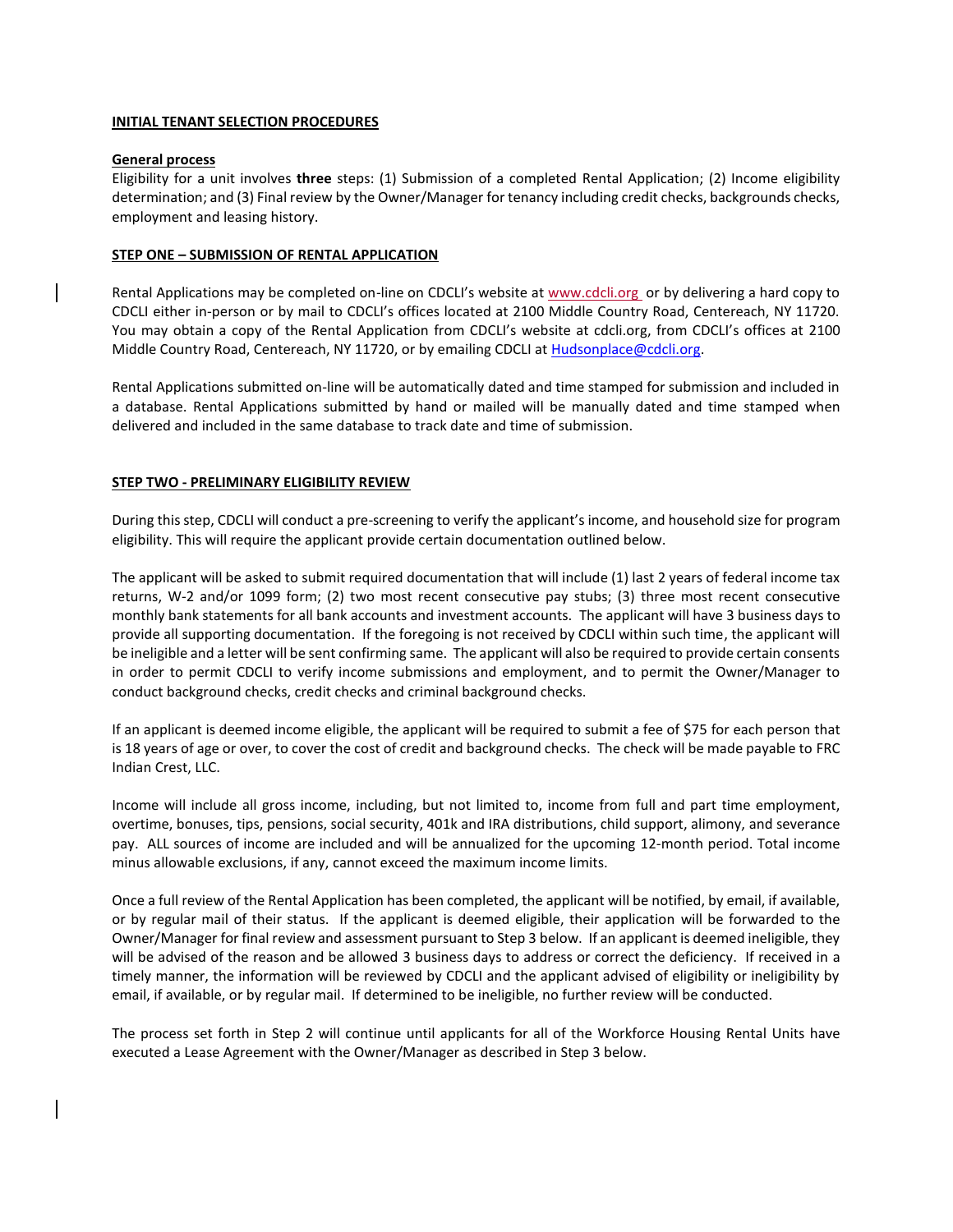#### **STEP THREE - TENANT SUITABILITY SCREENING**

The third step in the process is for the Owner/Manager to conduct a final eligibility review for those applicants deemed preliminarily eligible pursuant to Step 2 above. As applicants are deemed eligible pursuant to Step 2 above, the applicant's information will be forwarded by CDCLI to the Owner/Manager who will conduct the suitability screening review. This will involve assessing the applicant's suitability for tenancy through employment verification, leasing history, creditworthiness, and criminal background checks utilizing a reputable company and adhering to the Fair Credit Reporting Act and Fair Housing Laws. A personal interview may also be conducted by the Owner/Manager. Applicants will also be required to show that they are able to provide first month's rent and a security deposit. Applicants may be denied tenancy as a result of such screenings. Applicants who are successfully screened will be offered the opportunity to enter into a written Lease Agreement provided by the Owner/Manager. The process above will be repeated until fully eligible applicants are identified and enter into a Lease Agreement with the Owner/Manager for all the Workforce Housing Rental Units.

Owner/Manager will provide written notice to an applicant who is rejected on the basis of any of the above screening criteria. The applicant will have five business days to submit a written appeal to the Owner/Manager. The appeal will be reviewed by a member of the Owner/Manager staff not involved in the initial review and rejection and such party will provide a final written determination within ten days of receipt of the applicant's written appeal.

## **COMMITMENT TO FAIR HOUSING & NONDISCRIMINATION**

The Owner/Manager is fully committed to enforcing the spirit and the letter of Title VIII of the Civil Rights Act of 1968 (Federal Fair Housing Law), the Fair Housing Amendments Act of 1988, the Americans with Disabilities Act, the New York Human Rights Act, and the Suffolk County Human Rights Act. Neither the Owner/Manager nor any of its affiliates, employees, agents, or brokers will discriminate in the sale, lease, advertisement or financing of housing against any individual or family because of race, color, national origin, religion, gender, disability, gender identity, marital status, sexual orientation, veteran/military status, source of income, familial status or presence of children in a household, or on the basis of any other protected class.

### **REASONABLE ACCOMMODATIONS/MODIFICATIONS FOR PERSONS WITH DISABILITIES**

Persons with disabilities are entitled to request a reasonable accommodation in rules, policies, practices or services, or to request a reasonable modification in the housing, when such accommodations or modifications may be necessary to afford such persons an equal opportunity to use and enjoy the housing. Reasonable accommodations will be offered to all disabled persons who request accommodations due to disability at any time during the application, resident selection and leasing process.

#### **ADDITIONAL TERMS**

Applicants are advised that the Owner/Manager maintains Policies and Procedures governing the complex and its tenants. Set forth below are some of those Policies and Procedures and are being provided for general informational purposes. Additional requirements and fees may apply.

### **Tenant Fees**

The following additional fees will be payable by tenants of Hudson Place at Kings Park:

- For tenants with a permitted pet, a non-refundable pet fee of \$500 is due at lease signing plus a fee of \$35.00 per month, per pet. Requirements for pets are described further below.
- For tenants requesting a third and fourth parking space, a fee of \$25.00 per month per car will be added to the rent. Requirements for parking are described further below.
- A charge of \$165 will be made for replacement locks for premises or mailbox.
- Replacement of lost keys: \$15 per key.
- Additional fees and additional rent may be due pursuant to the Owner/Manager's Policies